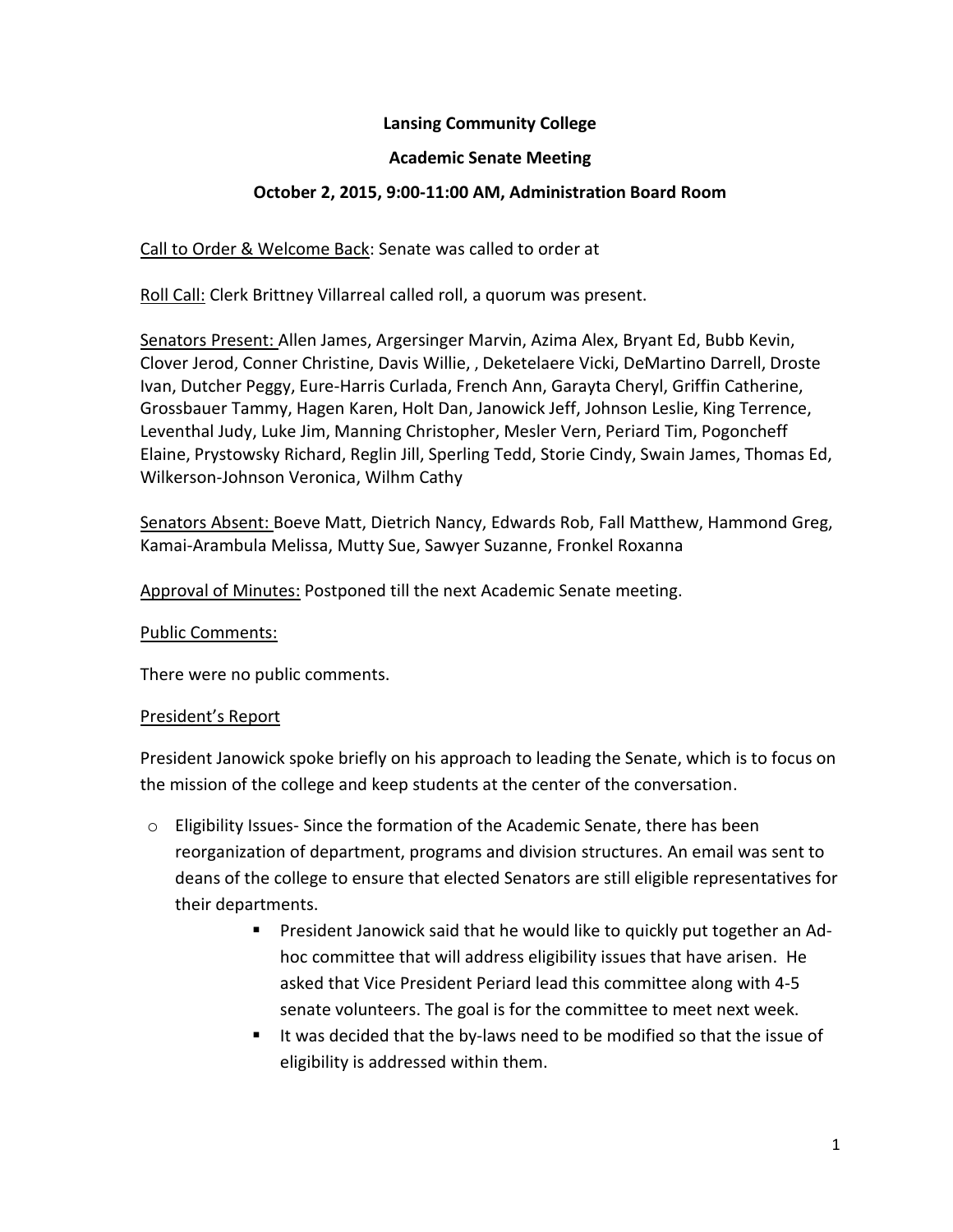- There are currently 4 vacancies within the senate. President Janowick asked senators to please encourage eligible faculty/adjuncts to join.
- There was a concern expressed regarding the eligibility of adjunct faculty to serve on the Academic Senate, due to the limited number of hours they are allowed to work. Provost Prystowsky said that he will look into the issue and get clarification back to the Academic Senate.
- o President Janowick said that reorganization of current committees is needed to better reflect college's goals. He said that revision of committees is not limited to Operation 100% but also there is a need create more generic committees.
	- A list of current standing committees was given by Vice President Periard. The time and meeting frequencies of the committees was discussed. It was clarified that committee members are not solely comprised of Academic Senators.
	- **Provost Prystowsky addressed a senate question on payment for Adjunct** Faculty who serve on committees. He said that Adjunct Faculty will be paid to attend required meetings; meetings that are optional are not paid.
- o President Janowick asked the Academic Senate if he could talk with Human Resources directly about the Nepotism Policy without bringing it back to senate. The senate was in agreement to move forward as suggested by President Janowick.

# Provost's Report:

Provost Prystowsky encouraged the Academic Senate in the work they are doing. He stated that the college is getting nationwide attention with the work of Operation 100%. A list of LCC employees who have represented the college on a national level was given.

Provost Prystowsky stated that the job of an Academic Senator is to represent their department and the faculty within it. He asked that Academic Senators clarify when speaking, if what they are saying is the department's opinion/feeling or a personal perspective.

As part of Operation 100% there will be a change in the intake process for students registering with LCC. Upon entering the college a student will create a list of support people in their life. The list will be used to help at-risks students and to encourage all students, that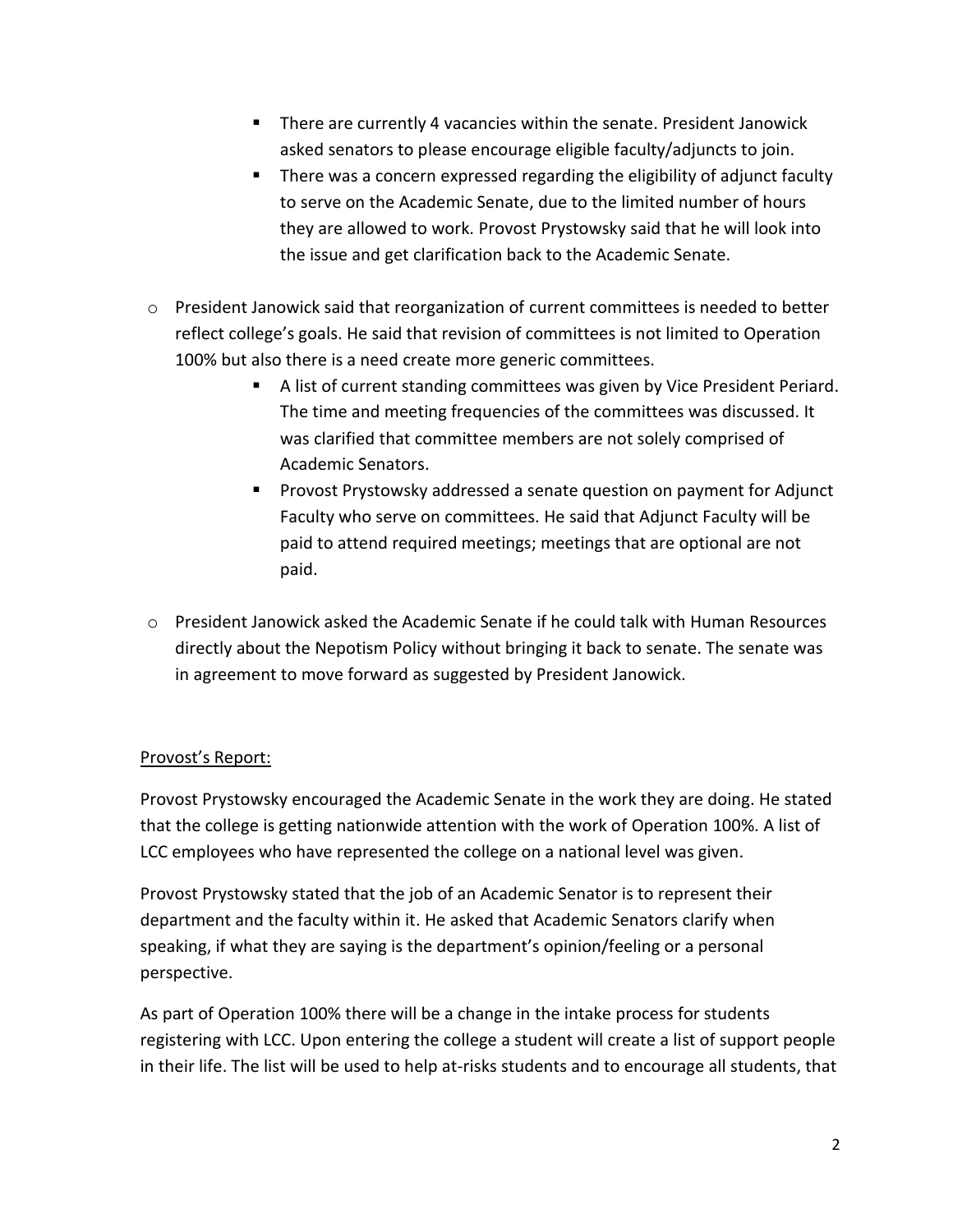there people who are rooting for their success. The implementation date is to be determined.

Senator Clover said that in his opinion most students do not know what Operation 100% is. There was discussion on this. Provost Prystowsky asked to follow up with him later about this issue.

Senator Johnson is going to co-chair the CASL group, replacing past Senator Ferris-McCann who is no longer with the college. LCC is currently seeking a consultant. Senator Dutcher stated that in the last meeting CASL decided they would like to have drop in sessions, people come to if they need help writing their program outcomes or with related questions.

On November 30, 2015 Dr. Rob Johnstone, Operation 100% consultant will be coming for a site visit.

LCC is in the 3rd year completing G2C. We are in discussion with Gardner about continuing to work with them on G2C and/or *Foundations to Excellence*.

A group of 6 people from LCC will be traveling to an Equity Academy in Florida for training on AAC&U: *Committing to Equity and Inclusive Excellence.* In line with this initiative there will be a group on campus looking at integrated learning and general education reform.

Senator Deketelaere gave an update on faculty credentialing in relation to the upcoming HLC visit. There was senate discussion on this. Senator Deketelaere clarified that supervisors will be given direction on how to advise faculty who do not meet HLC credentialing requirements.

There are updates to the Academic Senate website that need to be made. LCC faculty Paul Jurczak and clerk Villarreal will follow up with the changes.

## Discussion items:

- o There was Senate and Public discussion on what the role of the Academic Senate is and what it should be in the Faculty Prioritization Process.
- o There was Academic Senate and Public discussion on the Social Media Policy. A response letter from the Center for Teaching Excellence was read. There was a motion that an immediate statement be sent, that the academic senate has strong concerns and objections to the policy. The policy should not be moved forward until issues have been addressed. The motion was carried.

## Future Agenda Items:

o Amendment to CASL Charter - Under membership, co-Chairs amended to "Two co-chairs, at least one of whom must be a faculty member"